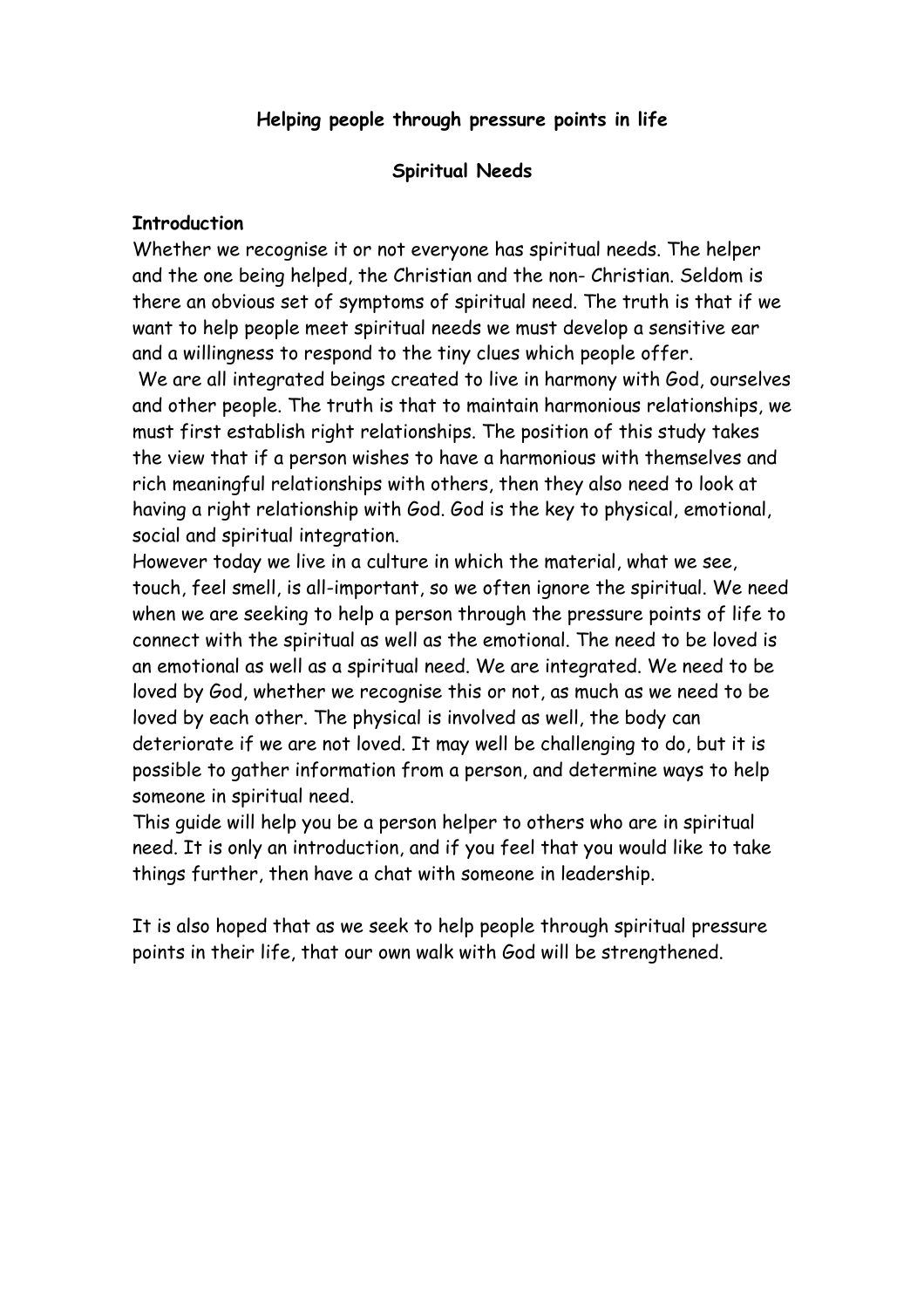# **Study 1 What are spiritual needs?**

#### **Introduction**

 Rick Warren in his best selling book Purpose Driven life writes about the Russian Novelist Andrei Bitov, who grew up under and atheistic regime. Bitov recalls, 'On my twenty-seventh year, while riding the metro in Leningrad [now St Petersburg] I was overcome with a despair so great that life seemed to stop at once, pre-empting the future entirely, let along meaning. Suddenly, all by itself, a phrase appeared; Without God life does not make sense. Repeating it in astonishment, I rode the phrase up like a moving staircase, got out of the metro and walked into God's light.'

# **The Big picture**

1. When are you most likely to be aware of your spiritual needs?

# **The Biblical picture**

Read Psalm 38

- 2. What clues to David's spiritual needs do you find in this Psalm?
- 3. What physical symptoms did David exhibit?
- 4. What emotional responses accompanied his illness?
- 5. How did the Psalmist perceive his friends and family [v 11-22]?
- 6. How did the Psalmist perceive his enemies?
- 7. How did the psalmist respond to his own needs [v 15-18, 21-22]?

### **Being in the picture**

8. Describe a time when your sin or distance from God has created a comparable situation to the Psalmist for you?

9. What helped you at that time?

10. If you had been a friend of David's, what might you have done to meet his physical, emotional and spiritual needs [be specific]?

11. What is involved in 'waiting' for the Lord for yourself or for another in deep pain?

12. What role does confession play in your relationship with God and for your well-being?

13. What are your spiritual needs right now?

14. How could they be met?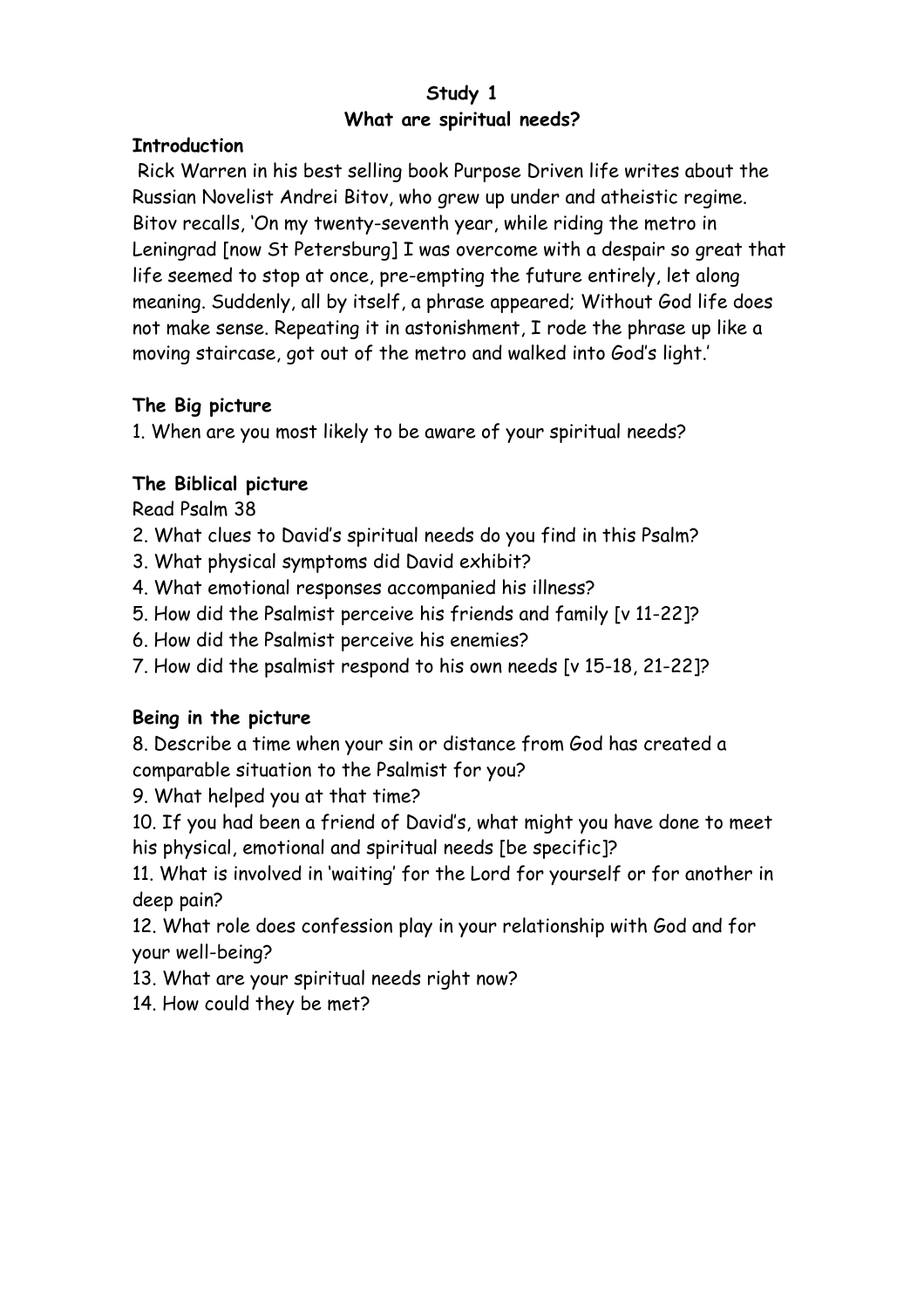# **Study 2 Recognising spiritual needs**

#### **Introduction**

The 18<sup>th</sup> Century Scottish writer Thomas Carlyle put it 'the man without a purpose is like a ship without a rudder.' 19<sup>th</sup> century American writer Henry David Thoreau put it that people live their lives in 'quiet desperation.' People also live their lives in aimless distraction. Such people have been described as being like gyroscopes. Spinning around at a frantic pace but never going anywhere.

Jean was a difficult client, and to be frank many carers did not enjoy the home visit simply because of her unreasonable demands. One day after making her comfortable, she said to one carer 'don't go, please don't leave me'. To which the carer responded 'Jean I have to leave you, but if you like when I'm off duty, and if you want to, I will call and tell you about someone who will never leave you.'

### **The Big Picture**

1. Think about a time that you recognised a spiritual need in someone. How did you know it was a spiritual need?

# **The Biblical picture**

Read Matthew Ch 9. vs. 1-8

2. What do you think the paralytic and his friends were expecting from Jesus?

3. Why do you think Jesus offered the paralytic forgiveness?

4. What role did the man's friends play in this process?

5. What do you think accounts for the difference in the response of the teachers of the Law and the response of the crowd to Jesus? Read Matthew Ch 9 v 1-13

6. How was Christ's call of Matthew similar to his healing of the paralytic?

7. Compare the Pharisee's response here in Matthew Ch 9v 1-13 with that of the teachers of the Law in Matthew Ch 9 v 1-8. What do you feel was the basic concern of both?

8. How did Christ's response to the teachers of the Law and the Pharisees demonstrate his recognition of their spiritual needs?

9. Who are the people mentioned in verse 12?

10. How did Jesus show mercy'?

# **Being in the picture**

11. How does your faith in Jesus affect what you do for those who are in spiritual need?

12. What have you learned from this passage that will help you recognise and respond to the spiritual needs of others?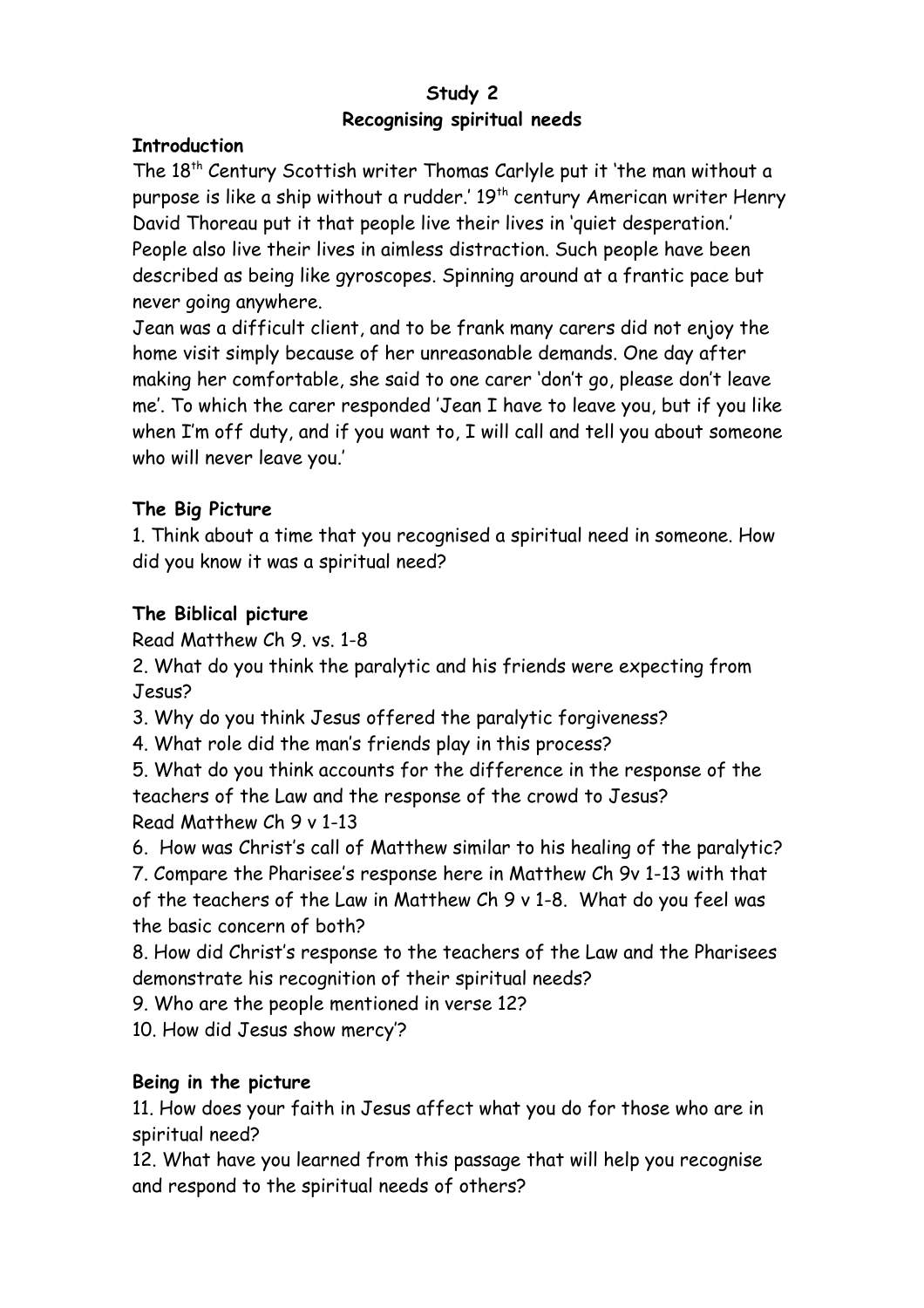### **Study 3 The need for a relationship with God**

### **Introduction**

Sometimes to help people with their spiritual needs we need to ask the questions behind the presenting question people put to us. Or even the question behind the non- question. For people preoccupied with life and living, and the pressures of the moment, few will have energy or time to ask the traditional deep questions, or as the writer C.S. Lewis called them the 1<sup>st</sup> order questions of life. Why am I here?,What's my purpose? We sometimes have to pick up the clues that people drop, and ask 'What is it that you are afraid of?' Sometimes a person's natural apprehension about an issue can trigger an awareness of a more central need.

# **The Big picture**

1. Under what kinds of circumstances do you feel best about your relationship with God?

# **The Biblical picture**

Read Romans Ch 5 vs. 1-11

2. According to this passage what do you see as the benefits of a relationship with God?

3. What does it mean for you that we have 'gained access by faith into this grace in which we now stand'? [Verse2]?

4. How does this work of God's grace continue in your life today?

5. In verses 2-5 what is the connection between rejoicing' in the hope of the glory of God, and rejoicing' in our sufferings'?

6. What difference does it make for you to understand that in a relationship with God that he loved us even before we turned to him [v.8]? 7. How does what you see that God made possible for us through Christ's death and Christ's life affect you today [v 9-10]?

# **Being in the picture**

8. In what ways do you see faith, hope and love as ingredients in your relationship with God [vs. 1-8]?

9. What is it like for you to be at 'peace' with someone after hostility and conflict?

10. In summary what do you have to offer from this passage to someone who has the spiritual need of a right relationship with God?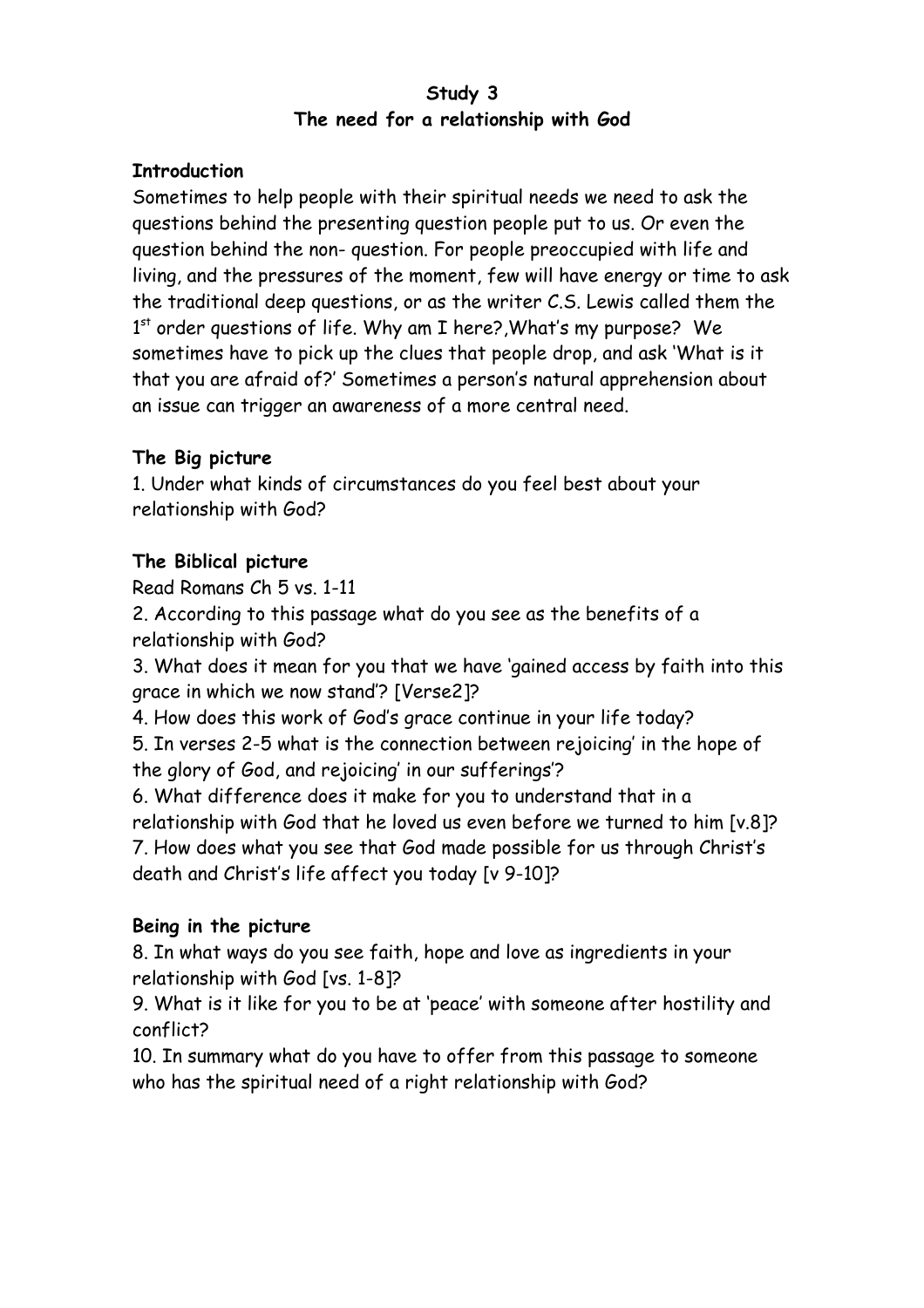# **Study 4 The need for meaning and purpose**

#### **Introduction**

 Rick Warren in his book The Purpose Driven Life makes the point that most people struggle with three basic issues in life. The first is identity, 'Who am I? The second is importance 'Do I matter? The third is impact' What is my place in life?' The 20th century Austrian psychiatrist Viktor Frankl puts it 'Our search meaning and purpose is a primary force in life. The power of this force is felt in the person who is void of meaning and purpose. The symptoms run the gamut from 'eat, drink and be merry' to the deep desire to end it all now.'

### **The big picture**

1. When, if ever, has life seemed meaningless to you?

# **The Biblical picture**

Read 1 Peter 1 vs. 1-16 and verses 22-25.

2. How does Peter address the recipients of his letter [vs. 1-2]?

3. How does this greeting address the subject of their meaning and purpose in life?

4. Consider a time when you have known someone who has lost a sense of purpose in his, or her life. What did you observe about this person?

- 5. Look at verses 3-9 more carefully. What do these verses say about
- a. meaning and purpose of new life [ salvation]?
- b. suffering?
- c. faith?

6. How do verses 10-12 emphasize the importance of our meaning and purpose in life?

7. According to verses 13-16 what is involved in holy living?

8. How can an awareness of our meaning and purpose in life affect our ability and desire to live a holy life?

Read 1 Peter 1 vs. 22-25.

9. In verse 22 Peter states that the readers have purified themselves by obeying the truth. One of the results of this obedience is sincere love for their brethren. Why then does he exhort them to 'love one another deeply form the heart'?

10. How is the endurance of our meaning and purpose in life further communicated in verses 23-25?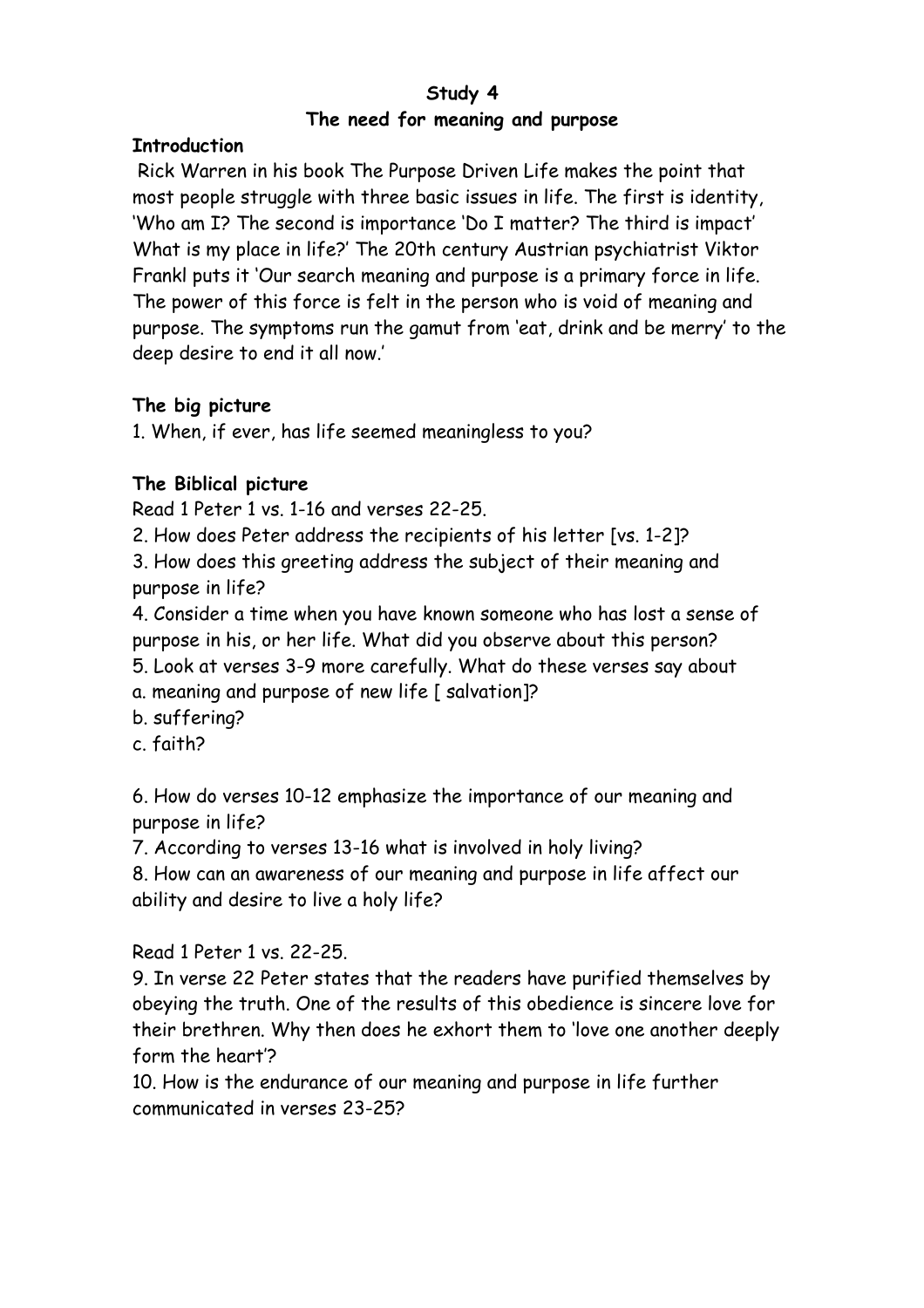### **Being in the picture**

11. How have these passages thus far spoke to your personal need for meaning in life?

12. Think about how you spend your waking hours, how is the real purpose of your life demonstrated in your behaviour?

13. What areas do you need to work on?

14.When caring for others who lack meaning and purpose in life, what do you/we have to offer them from this passage?

### **Study 5 The need to be loved and to belong**

### **Introduction.**

In order for infants to thrive they need 3C's -to be carried, caressed and cuddled, without this kind of touch they will die. For a child being loved is not a luxury it is a necessity.

This need does not cease to exist when a child become an adult, in fact this need may intensify, depending on how adequately this need has been met throughout life. The loss or absence of human relationships as a primary source of love can contribute to issues later in life. How we are loved, directly affects how we love others, receive God's love, and how we respond to God. However God does not expect us to fuel our emotions and manufacture love for him. Instead, he treats us the same way a responsible human father treats his own baby. God loves first.

### **The big picture**

1. Think about someone who loves you. How is this love communicated to you?

2. How does this make you feel?

# **The biblical picture**

Read 1 John 4: 7-21

3. Find as may phrases as you can in this text that would complete this sentence.' We love because…..'

- 4. What are the qualities of God's love?
- 5. How is God's love demonstrated?
- 6. How are you affected when you experience God's love?
- 7. When do you have difficulty accepting God's love?
- 8. When do you have difficulty accepting the love of others?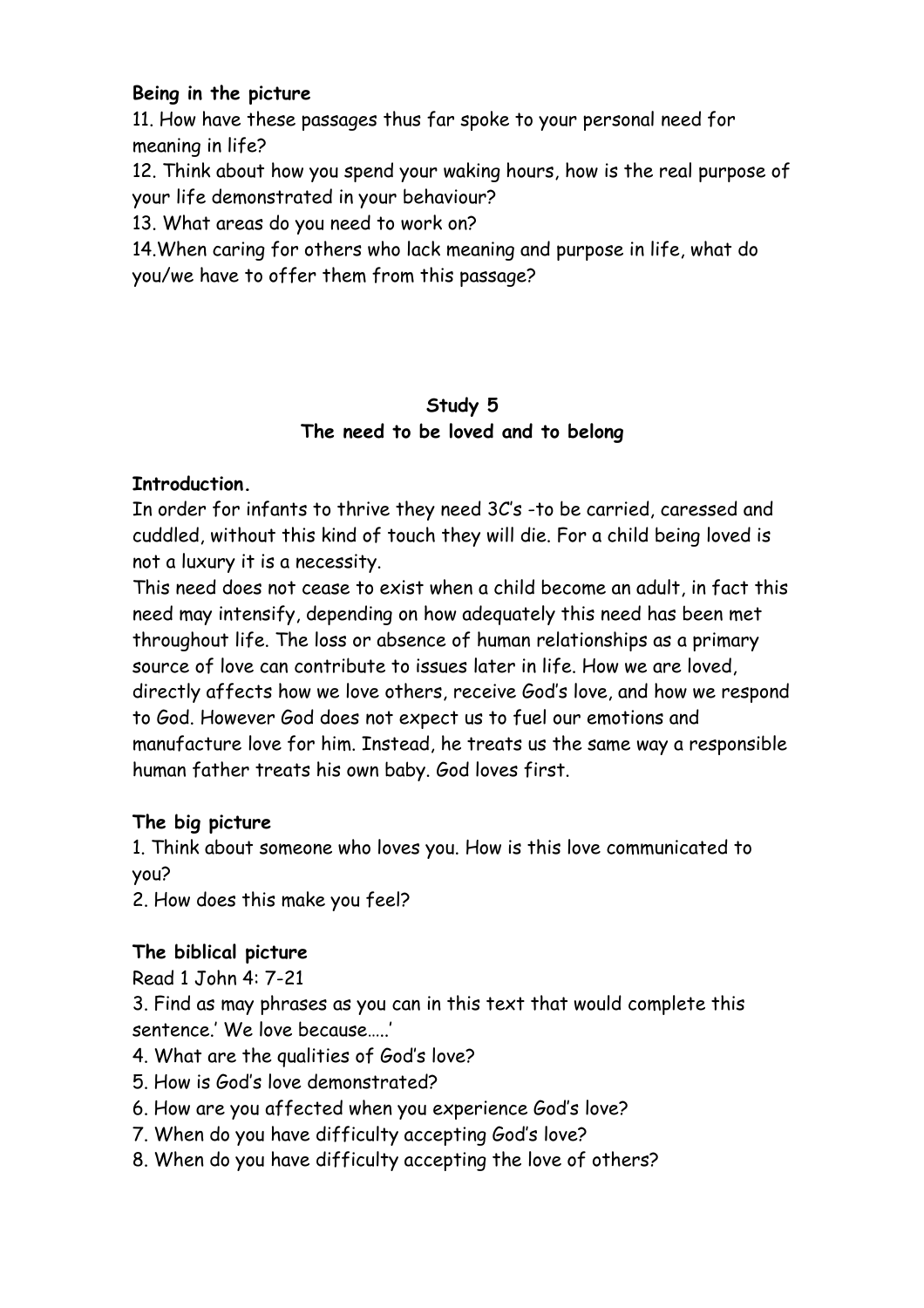#### **Being in the picture**

9. How does living in God's love affect our view of the future[ vs.16-18]? Why?

10. How do you respond to the thought in verse 18; 'there is no fear in love'? 11. When have you seen a person's relationship with God begin in fear, but grow to trust and eventually to love?

12. Why might a person's relationship with God begin partly with fear?

13. What information do you find in verses 19-21 that shows how important it is for God that we love one another?

14. When you love you become vulnerable. What enables you to risk having your love rejected?

15. How is your sense of belonging affected when someone loves you?

16. Bring to mind someone who needs to experience God's love. How might you express God's love to that person? [Be specific]

### **Study 6 The need for assurance**

# **Introduction**

There is a story about a youngster who was spending the summer at his Grandmother's farm while there he was shooting tin cans with a catapult, he kept missing. As he was returning to his Grandma's kitchen he spied her pet duck. On impulse he took aim, the stone hit the duck and killed it. The boy panicked and hide the duck in a woodpile, only to look up and see his sister watching. After lunch the Grandmother asked the boys sister to help with the dishes. Sally responded, 'Johnny told me he wanted to help in the kitchen, didn't you Johnny?' and she whispered 'Remember the duck'. So Johnny did the dishes. For the next several weeks Johnny was at the sink often. Weary of the chore he decided that punishment was better than more dishes. He confessed to his Grandmother about killing the duck. She replied. 'I know Johnny; I was standing at the kitchen window and saw the whole thing. Because I love you I forgave you. I wondered how long you would let Sally make a slave out of you.' He'd been pardoned, but he thought he was guilty. Why? Because he had listened to the words of his accuser Romans Chapter 8 is written for the Johnny's in this life

### **The big picture**

When have you like Johnny felt the need for assurance in your life?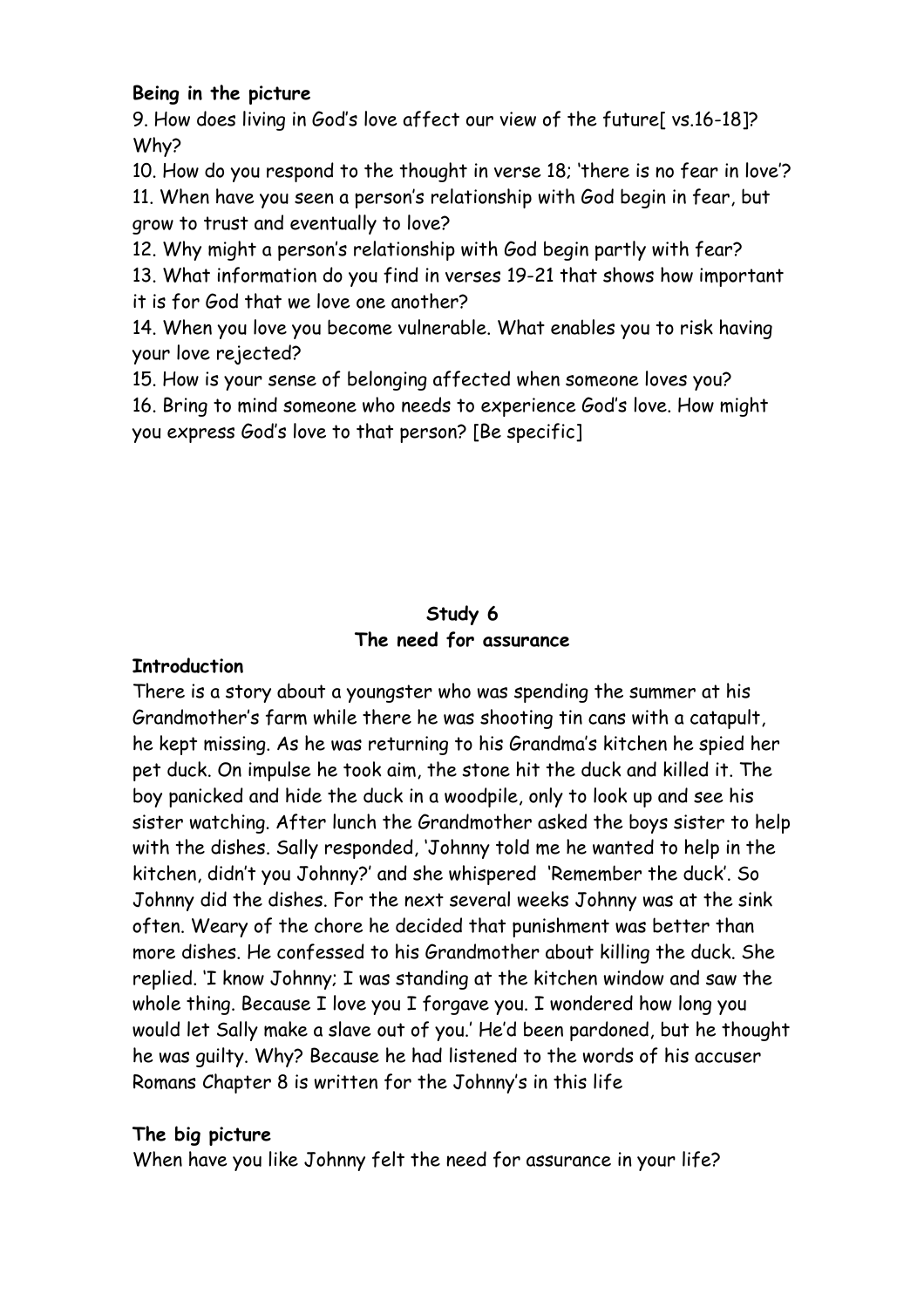# **The biblical picture**

Read Romans Ch 8 vs. 18-30

2. How do you respond to what is stated in verse 18?

3. We do not always feel assured as followers of Christ. How do verses 19- 25 help explain this?

4. In our culture of instant gratification and comfort, waiting for anything is not very acceptable. What do you think is involved in waiting patiently for our redemption?

5. How can an eager expectation of what is to come help us cope with our present problems and sufferings?

6. What other help is offered to us during our painful wait [vs. 26-30]?

7. What is God's purpose for us [vs.29-30]?

# **Being in the picture**

8. Read Romans 8:31-39. What is your emotional response to this message? Explain.

9. How do you think you would view your relationship with God in times of trouble, hardship, persecution, famine, nakedness, danger or the sword? 10. Based on the truths in this passage what should our response be to difficulties?

11. When have you been comforted and strengthened in a time of trouble because you knew God loved you and was in control?

12. What are ways that you can care for someone who needs assurance concerning his or her relationship with God?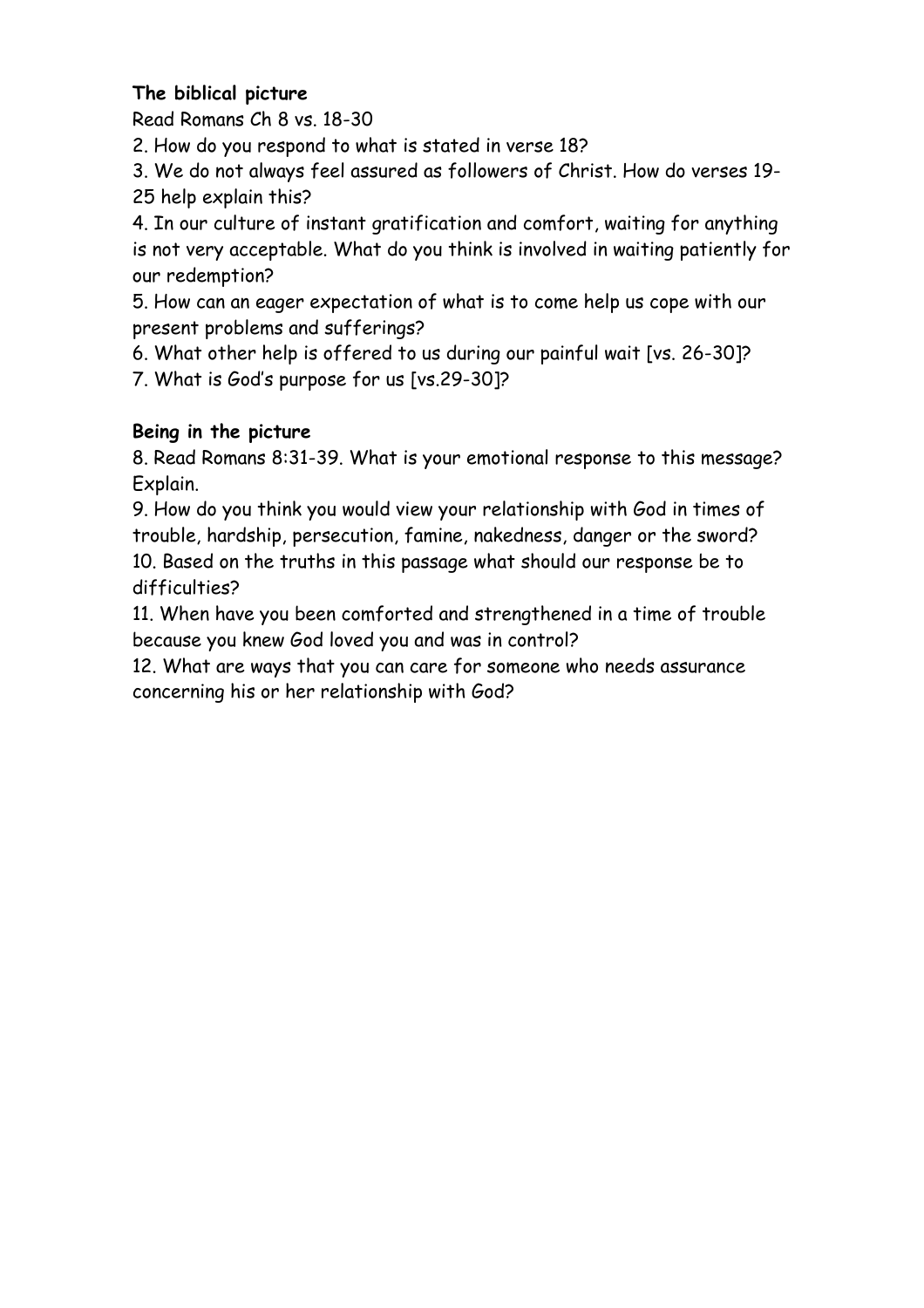### **Study 7 The need to persevere**

### **Introduction**

The former heavyweight-boxing champion Jack Dempsey put it, 'A champion is one who gets up when he can't'. In order for athletes to get their best performance, they have to persevere through gruelling training. Without this there is no improvement. Perseverance is a determined, resolute hope, it is an active decisive attitude of mind.

Perseverance is not easy, today we live in quick fix culture, outside of sports, perseverance is almost unknown.

### **The big picture**

1. When do you most feel like giving up in your Christian life?

# **The Biblical picture**

Read Jams Ch 1.vs.12-18.

2. As you look through this passage what connections do you see between perseverance and spiritual growth?

3. Why does it seem strange that we should 'consider it pure joy' whenever we 'face trials of many kinds'?

4. How do you think perseverance and maturity are developed in us when we endure trials [vs. 3-4]?

5. What different experiences have increased your ability to persevere?

6. How might trials expose our need for God's wisdom [verse 5]?

7. When have you been able to persevere because God provided the wisdom you needed?

8. Under pressure. How does Christian perseverance contrast with the person on verses 6-8?

9.In the context of trials and perseverance, why does James contrast rich and poor Christians [vs. 9-11]?

10. How are temptations different from trials [vs. 2-16]?

### **Being in the picture**

11. Reliance on God tends to increase perseverance. In what ways do you tend to rely on your possessions instead of God?

12. What role does God play when we face trials and when we face temptations?

13. How is God the ultimate example of goodness and perseverance?

14. How can you encourage someone who is suffering to grow spiritually through perseverance?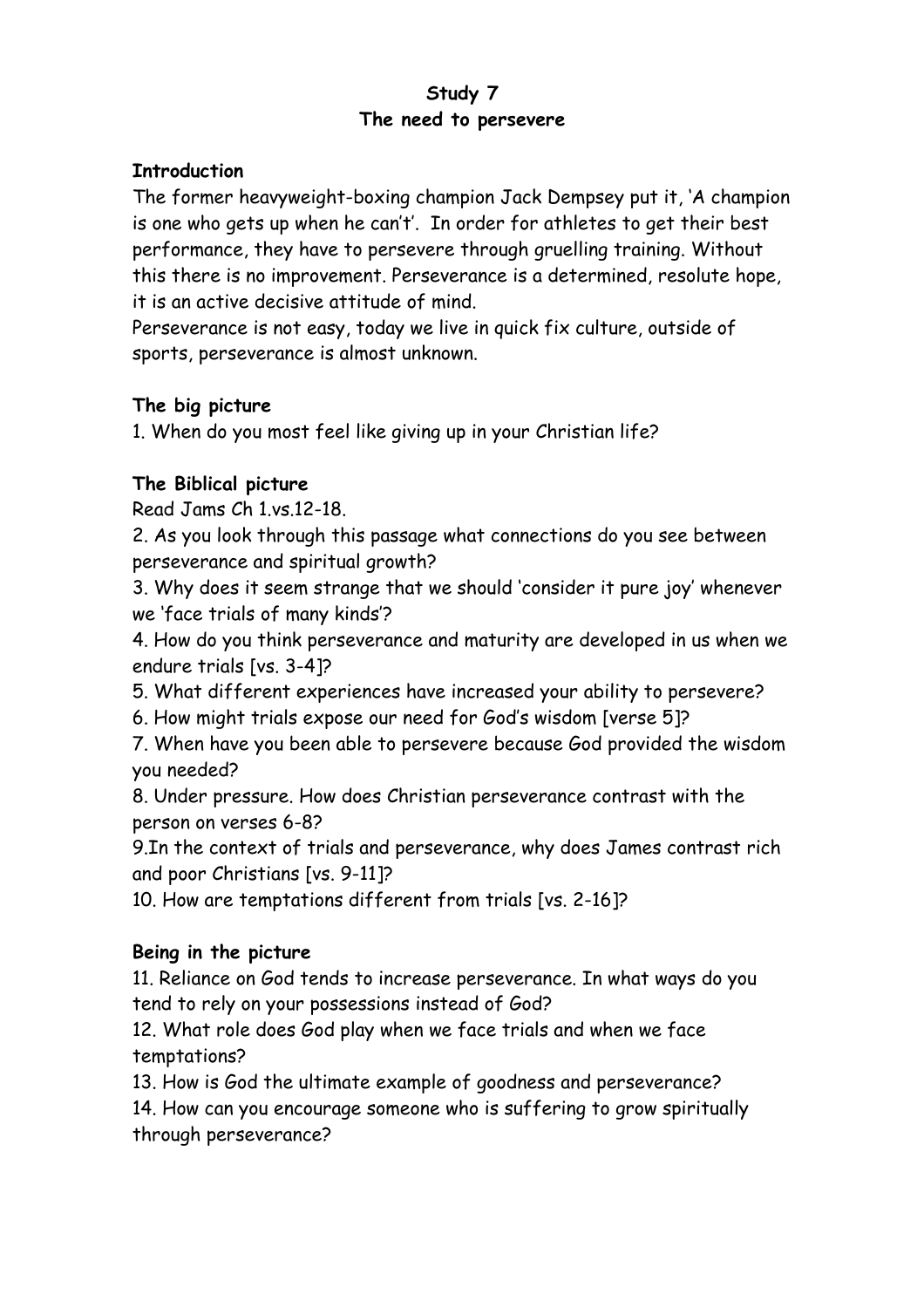### **Study 8 Caring for those who doubt**

#### **Introduction**

It's easy not to talk about doubt, and so it is easy to suppress it. However doubt is not scepticism, the decision to doubt everything deliberately. Neither is doubt unbelief, the decision not to have faith in God. Unbelief is an act of the will, rather than a difficulty in understanding. Doubt often means asking questions or voicing uncertainties from the standpoint of faith. A medical doctor once put it that life was a permanent battle against all sorts of diseases, with good health being little more than an ability to keep diseases at bay. For some people the life of faith often seems like that, a permanent battle against doubt. Maybe therefore we should think of doubt as a symptom of our human frailty, or our reluctance to trust God. We need to think about how we embrace the doubter, take them seriously, and care deeply for them. So that in this environment the doubter is freed to change and to grow.

### **The Big picture**

1. How do you usually feel about yourself when you experience doubts about God?

#### **The Biblical picture**

Read Luke Ch 7 v 18-30 and Matthew Ch 11 vs. 11-14.

2. We are told that John sent his questions to Jesus from prison, and that he was soon beheaded as the popularity of Jesus spread. How might John have felt as he sat on his jail cell?

3. What types of circumstances usually cause you to doubt who Jesus is or your relationship with him?

4. How did John the Baptist deal with his doubts about Jesus [vs. 18-19]?

5. How did Jesus respond to John's doubts [vs. 22-23]?

6. Describe Christ's esteem for John in spite of John's doubts about Jesus [vs.24-29]?

7. How were all the people affected by the ministry of John the Baptist [vs.29]?

8. How were the Pharisees affected? [V 30]

### **Being in the picture**

9. How do you usually deal with doubts?

10. John experienced doubts. The Pharisees rebelled. What would you say is the difference between doubt and rebellion?

11. What could you do, or not do, that might encourage your doubts or those of others to lead to rebellion?

12. How could you deal with doubt in a way that allows it to deepen your faith, or the faith of others?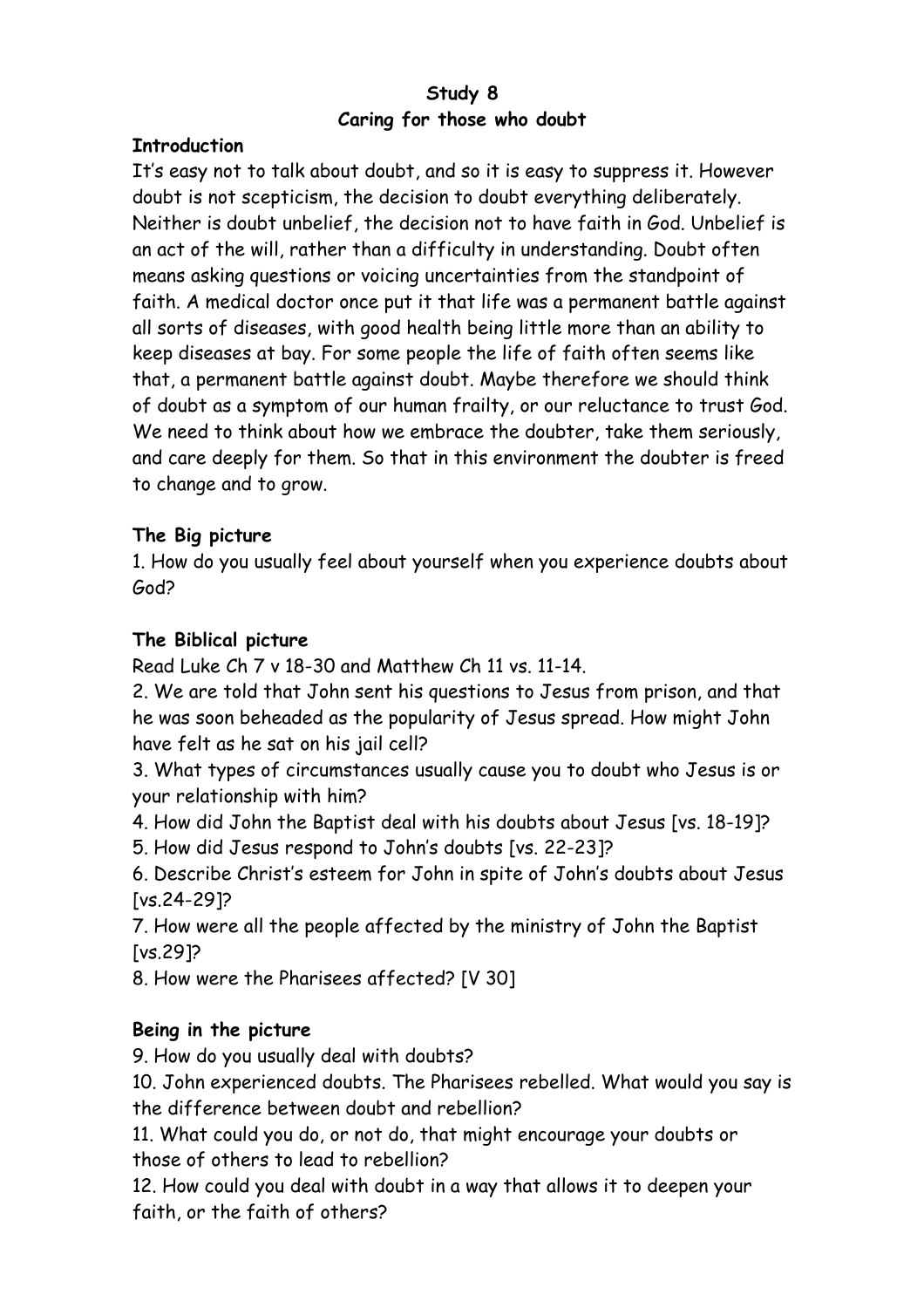### **Study 9 Caring for those in spiritual warfare**

### **Introduction**

In a warfare of bullets careful aim, and heavy armoury and air cover wins battles. In a war of words, eloquent speech and sharp pens overcome the opposition. However if the fight is outside of the realm of sight and sound and touch, we need to reflect on how the battle is won for those who find themselves on the front line. The  $16<sup>th</sup>$  century Church leader John Calvin put it ' we must wage irreconcilable war with him who conspires man's ruin.' It was the 20<sup>th</sup> century Church leader James Stewart who wrote 'we have lost the Apostle Paul fighting with wild beats at Ephesus, and Luther flinging his ink-pot at the devil'. The truth is that the drama of the cross of Christ is not complete if we avoid the invisible confrontation with cosmic powers.

# **The Big picture**

1. How do you respond to the idea that there are spiritual forces in the universe working against God's will?

# **The Biblical picture**

Read Ephesians Ch 6 v 10-20

2. Why according to Paul does a believer need the whole armour of God?

3. From Paul's' description what can we know about the enemy?

4. Four times in verses 11-14 Paul urges his readers to stand firm in the battle against the devil's stratagems. What kinds of spiritual instability are we Christians susceptible to?

5. Think about each piece of armour Paul calls for. What physical function does each perform?

6. How does it's spiritual counterpart perform a similar function?

7. How can God's armour equip you to face the opposition described in verses 11,12?

8. Which piece do you need most to fight your personal spiritual battles? Explain.

9. In verses 10-12. Paul identifies our ally and enemies in warfare. In verses 13-17 he considers our preparation and tactics. In verses 18-20 how is the battle fought? Explain your answer.